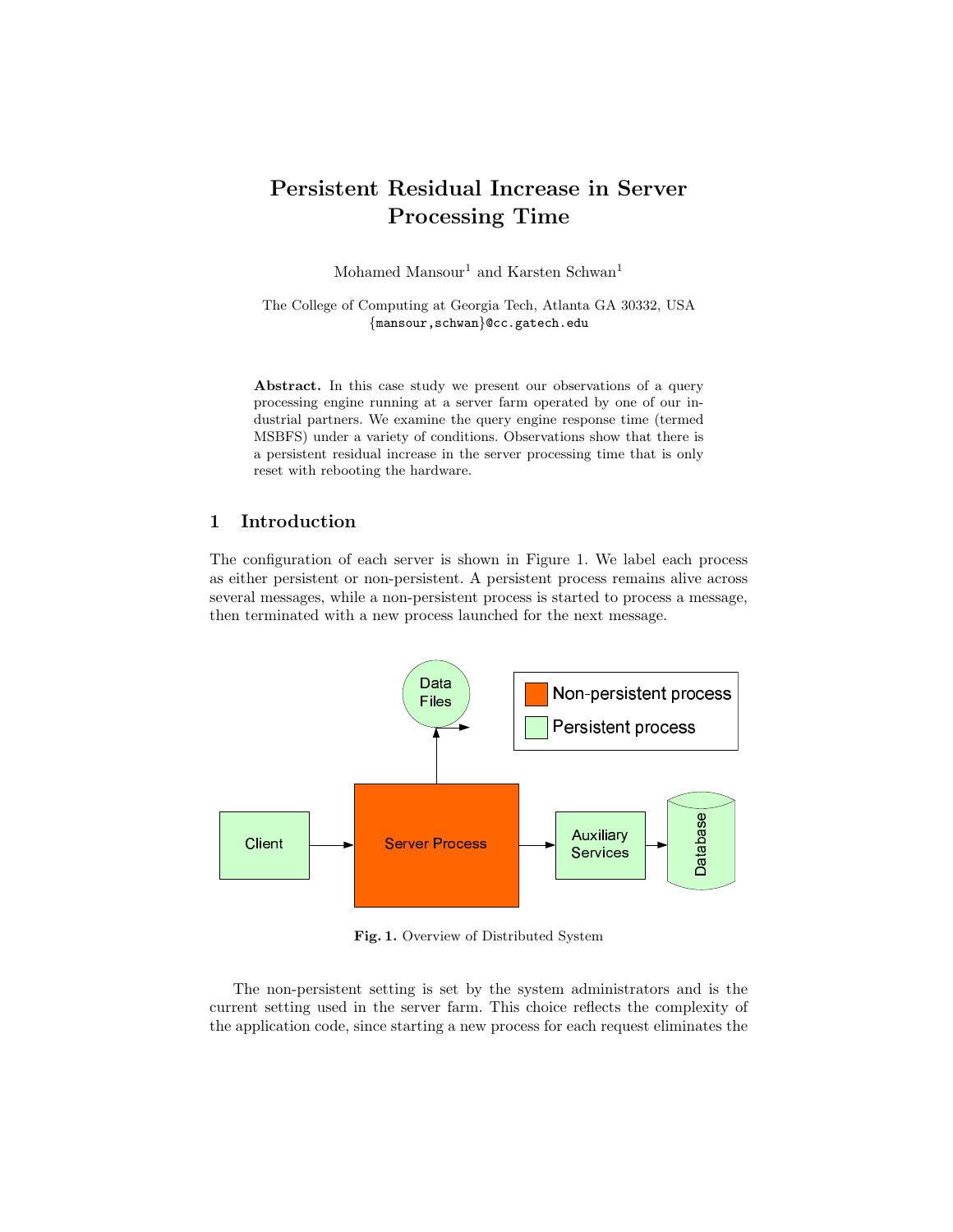need to clean all related state in the process, a non-trivial programming task. Terminating and restarting a new process for each query has no impact on its actual processing time measured in the system. This is because (1) there are no server-resident request queues and (2) a server machine is considered unavailable and thus, no queries are sent to it during process termination, launch, and initialization. Query time is measured only once the process is fully initialized and ready to accept a new message, and a query is considered complete after a reply has been sent.

The inefficiencies implied by non-persistence are overcome by adding extra machines to the server farm and thereby maintaining the low overall farm utilization needed to provide predictable levels of service. The economies of this decision are deemed preferable to investing the additional programming and debugging time needed for correct operation with process persistence.

The complexities inherent in modern enterprise applications give rise to the fact that there typically remain unresolved programming issues with such applications. An example is the inability to operate in persistent mode for the server processes mentioned above. Facts like these create interesting technical problems to be addressed for large-scale enterprise applications, which are (1) to better understand the behavior of these applications under different operating conditions and (2) to find methods to control these behaviors to ensure predictable operation. In previous work [4], for instance, we presented a technique for understanding message sequences that trigger undesirable behaviors in certain servers, and we then created ways to prevent such server from affecting other enterprise services – performance isolation. The work shown here demonstrates two key facts. First, such undesirable behaviors exist even when applications are well-debugged, because of undesirable interactions between application and operation system, for example. We note here that the data needed to process queries are stored in map files. The server accesses the data in 64KB chunks using Microsofts Memory-Mapped files mechanism [1]. Second, since the root cause of these behaviors lies outside application boundaries, this limits the scope and applicability of existing reliability technique [2] and therefore, new techniques that focus on monitoring and control at the component boundaries [3] are needed to provide some degree of protection against such behaviors.

## 2 Experimental Evaluation

The following hardware is used in the experiments shown below. The machine used is an IBM eServer xSeries 225 running MS Windows Server 2003 Server Edition with SP1. The machine has dual Intel Xeon processors running at 3GHz each, with 3GB RAM and 136 GB SCSI disc with a NTFS filesystem. The server machine is isolated from the rest of the farm to prevent data updates during the experiment. Map files were obtained on 6/13/2006 and were used with server version R16 (revision 1.55.1.79.1.240). Map files were about 10GB in size. The server is coded in  $C/C++$  and compiled with the Microsoft Visual Studio 6.0 compiler.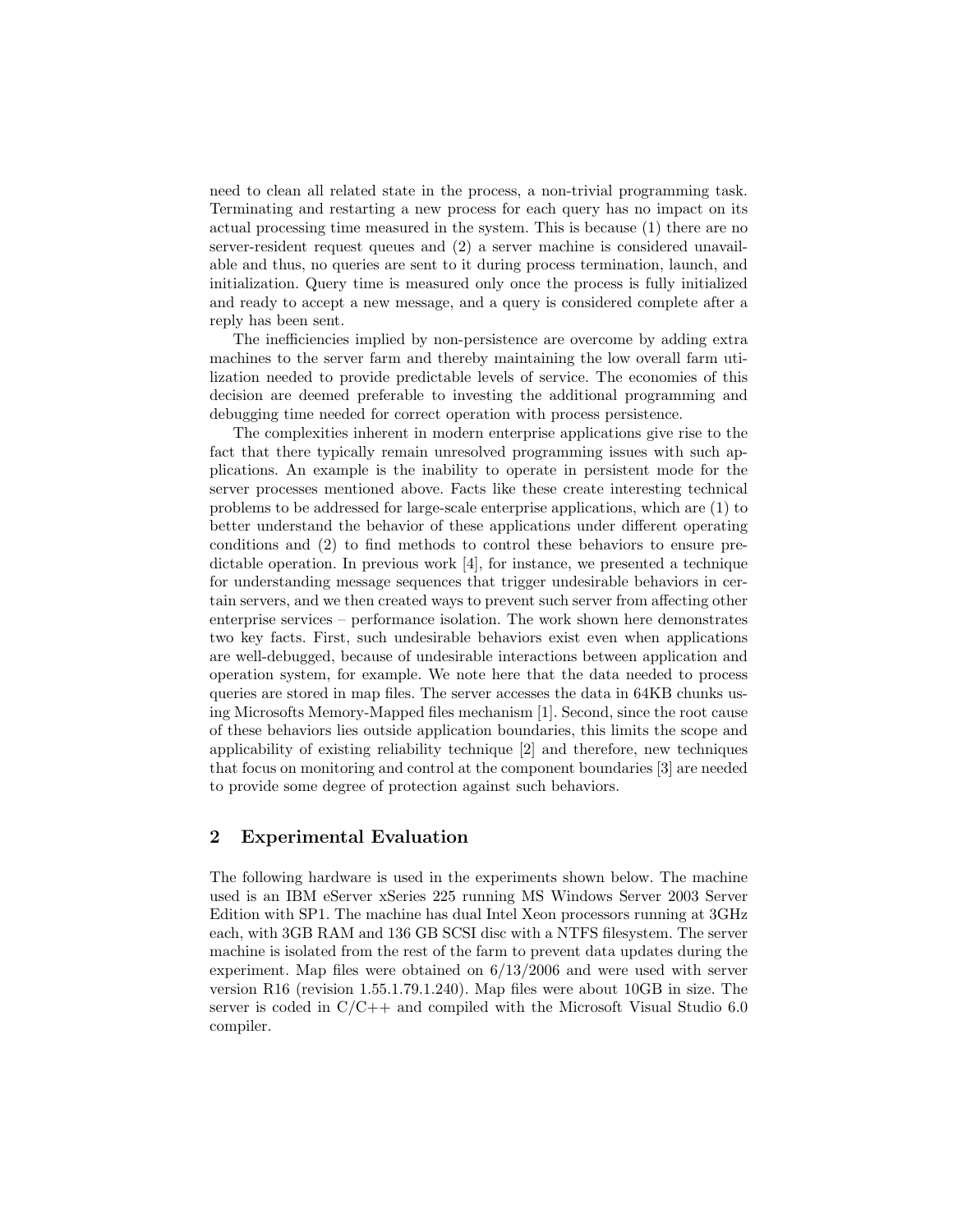The experiment is conducted using a set of 14 messages. Each run consists of running the set 500 iterations. Each iteration uses a different randomized order.

#### 2.1 Base Run



Fig. 2. MSBFS time for a sample query from Experiment 3 - base run

The set is executed about 500 times with the same randomization technique used in experiment I. 12 out of the 14 queries show a slight increase in MSBFS time and only 2 show a slight decrease in MSBFS time. We notice here that even though the MSBFS time is almost 7 times greater than the queries in experiment I, we still have a very slow gradual increase in the trend line. Figure 2 shows the plot of MSBFS over time for one sample query. The effect of this gradual increase on queries that return solutions after they time out needs to be investigated.

#### 2.2 Recycle Auxiliary Services

The next step is to re-start all NGP services and repeat the experiment to ascertain whether or not MSBFS time resets. Results show that restarting the services does not affect the residual increase in MSBFS, thereby demonstrating the inability of techniques like micro-reboot to solve problems like these. Figure 3 plots the MSBFS time for the same sample query used above. Notice that the residual increase in MSBFS is not eliminated by restarting the services.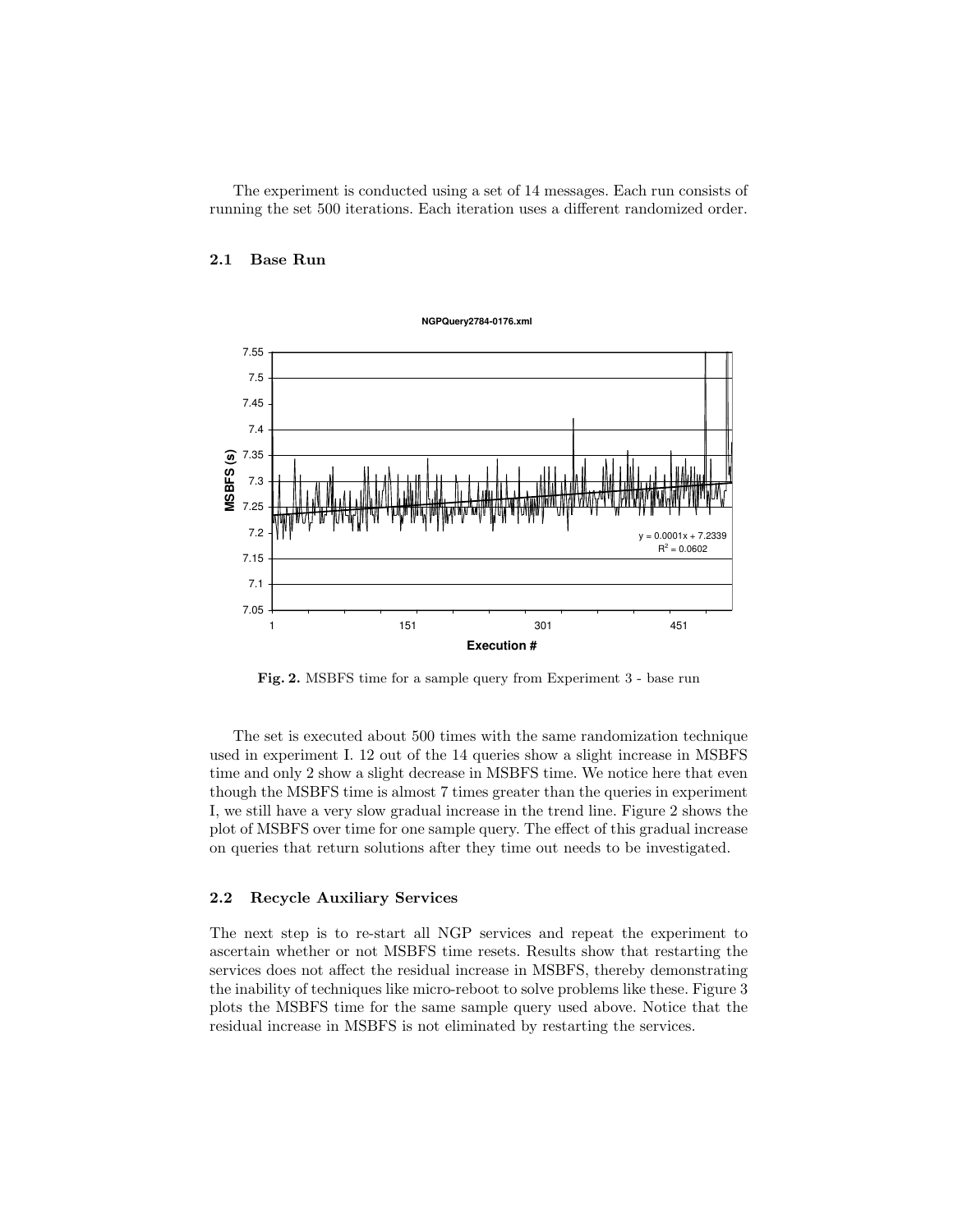

Fig. 3. MSBFS time for a sample query from Experiment 3 - recycle services

#### 2.3 Use New Map Files

A potential factor causing residual increases is the update of Map Files. To investigate this, we rename the current map files directory, create a new one with the same name, and copy all files to the new directory. The effect of this copy operation is to trick the OS into thinking that this is a new set of map files.

Experimental results show that refreshing map files is not a factor in resetting the persistent residual increase in MSBFS time. Figure 4 plots the MSBFS time over 500 executions for a sample query, notice how the MSBFS time starts at the point where it left off in experiment 3 above.

#### 2.4 Recycle SQLServer

To conclude experiments, we repeat the above experiment after recycling the SQL Server engine running on the test box. The service is stopped and then restarted using the SQL Server Service Manager. Figure 5 shows the MSBFS time for the NGPQuery2784-0176.xml. Note that the response time still carries the residual increase from the last experiment.

# 3 Conclusions and Future Work

We are still unable to find the exact cause for this persistent increase in processing time. The only action that seems to reset this residue is to reboot the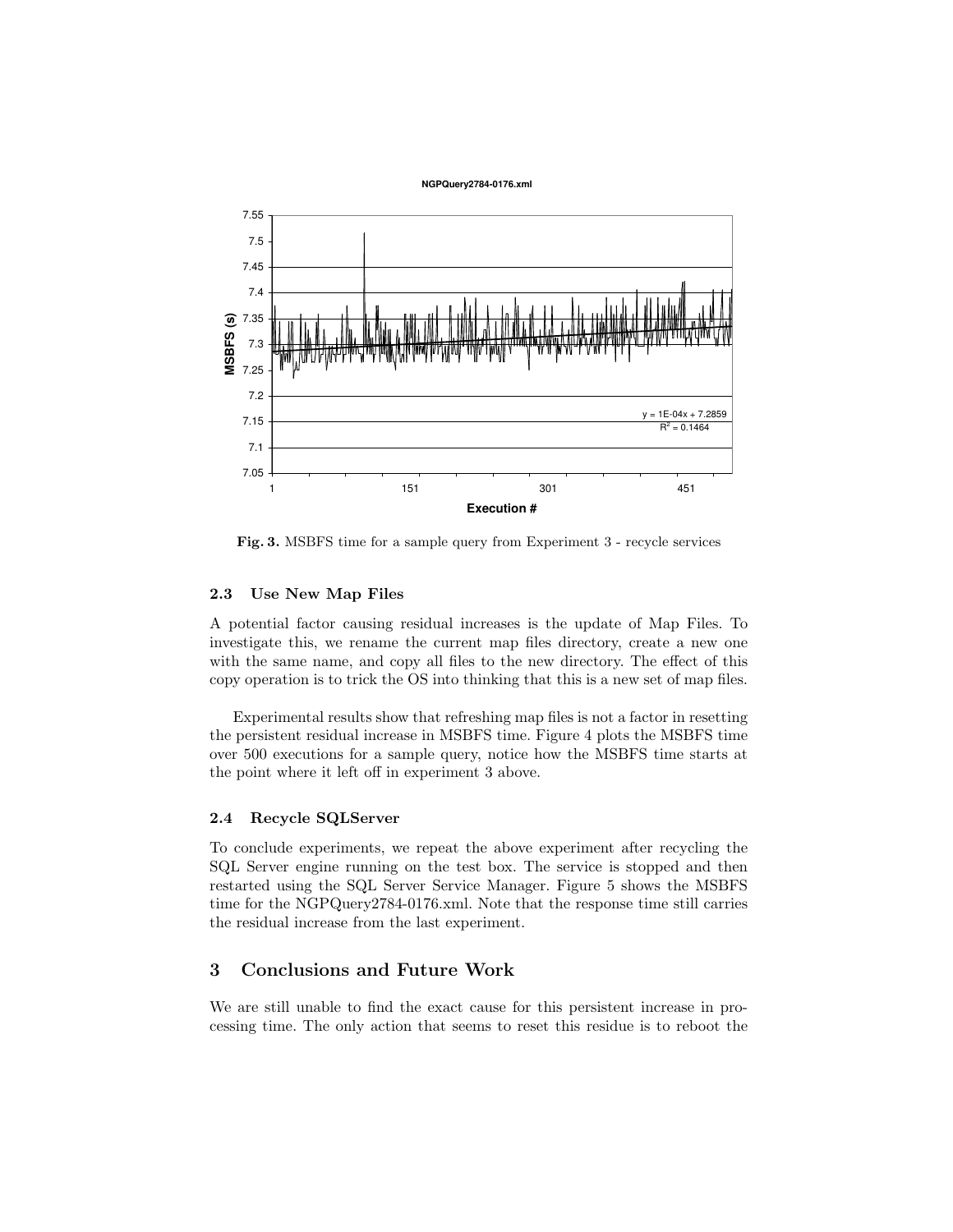**NGPQuery2784-0176.xml**



Fig. 4. MSBFS time for a sample query from Experiment 4 - refresh map files

**NGPQuery2784-0176.xml**

 $0.0001x + 7.3906$  $R^2 = 0.1424$ 7.05 7.1 7.15 7.2 7.25 7.3 7.35 7.4 7.45 7.5 7.55 1 151 301 451 **Execution # M S B F S (s)**

Fig. 5. MSBFS time for a sample query from Experiment 4 - recycle SQLServer